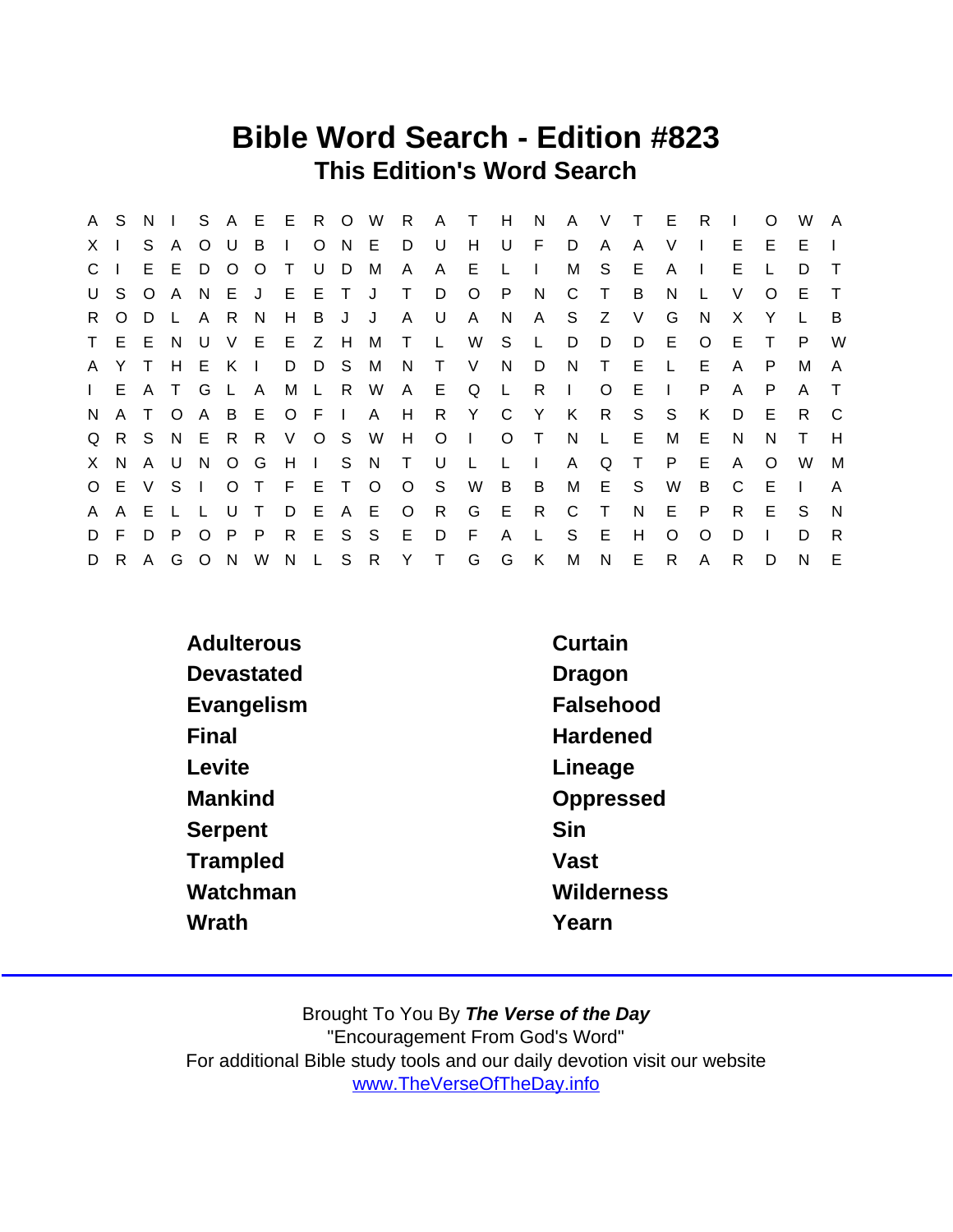## Bible Word Search - Edition #823 Word Search Answer Guide

| a            | S.      | - N    | $\sim 1$     |                |          |              |                       |       |       |                     |                   | Saeero W R A T |                | H            | n            |              |              | a V t E      |              | $\mathsf{r}$   | $\mathbf{I}$ | $\Omega$     | W            | a            |
|--------------|---------|--------|--------------|----------------|----------|--------------|-----------------------|-------|-------|---------------------|-------------------|----------------|----------------|--------------|--------------|--------------|--------------|--------------|--------------|----------------|--------------|--------------|--------------|--------------|
| $\mathsf{X}$ |         | S.     | a            | 0 <sub>u</sub> |          | bi           |                       |       | o n e |                     | d                 | u              | h.             | u —          | F.           | d            | A            | a            | V            | -i-            | e            | e            | e            |              |
| C i          |         |        | e E          | D              |          | o o t        |                       | u d   |       | m                   | $\alpha$          | A              | $\mathbf{e}$   | $\mathbf{I}$ | $\mathbf{L}$ | m            | S.           | $\mathbf{e}$ | A            | - 1            | e            | $\mathbf{I}$ | D            | $\mathbf{t}$ |
| U            | S       |        |              |                |          |              |                       |       |       | o a N E j e e t j t |                   | D              | $\overline{O}$ | p            | N            | c T          |              | b            | N            | $\blacksquare$ | $\mathsf{v}$ | $\Omega$     | E.           | $-t$         |
| R.           | $\circ$ | D      | $\Box$       | a              |          | R N          |                       |       |       | h b j j a           |                   | $\cup$         | $\mathsf{a}$   | n            |              | A s          | Z            | V            | G            | n              | $\mathsf{x}$ | V            |              | b            |
| $\mathsf{T}$ |         | e En   |              | $\mathsf{u}$   |          |              | v E E z h             |       |       | m                   | $-t$              | L.             | W              | S            | L.           | D            | d            | d            | E.           | $\circ$        | e            | $^{\dagger}$ | P.           | W            |
|              | A Y     | $\top$ | h.           | E k            |          | $\mathbf{i}$ |                       | D D s |       | m                   | n                 | $\top$         | $\mathsf{V}$   | n            | d            | N.           | $-t$         | $\mathbf{e}$ | L            | $\mathbf{e}$   | a            | p            | м            | A            |
|              |         |        | $I$ E A t    |                | G L a    |              | m L R w               |       |       |                     |                   | a E q I        |                |              | $\mathsf{r}$ | $\mathbf{1}$ | $\circ$      | e            | $\mathbf{L}$ | p              | a            | p            | A            | $\top$       |
| N.           |         | A T    | $\circ$      |                |          |              | A b E o f I           |       |       | A h                 |                   | R              | $y$ c          |              | y            | K            | $\mathsf{r}$ | S            | S.           | $\mathsf{k}$   | d            | $\mathbf{e}$ | R.           | - C          |
|              |         |        |              |                |          |              | q R S n E r r V o s W |       |       |                     | H                 |                | $O$ i          | o t          |              | N            | $\Box$       | $\mathbf{e}$ | М            | $\mathbf{e}$   | $\mathsf{n}$ | n            | T.           | H            |
| $\mathsf{X}$ | N.      | Au     |              |                |          |              |                       |       |       | Noghlsnt            |                   | U              | $\Box$         | $\mathbf{L}$ | $\mathbf{i}$ | A            | q            | $\mathbf{t}$ | p            | e              | a            | $\Omega$     | W            | м            |
| $\circ$      |         |        |              | e V s I        |          |              | otf                   |       | e T   | $\mathsf{o}$        |                   | o S w          |                | b            | b            | M            | e -          | S            | W            | b              | $\mathbf{C}$ | e            | -i-          | A            |
| a            | a E     |        | $\mathbf{L}$ | L.             | <b>u</b> |              | t de a E              |       |       |                     | $\overline{O}$    | $\mathsf{r}$   | $\mathsf{g}$   |              |              | e r c T      |              | N.           | E            | $\mathsf{P}$   | R.           | E.           | <sub>S</sub> | -N           |
| d            | f       | D      | $\mathsf{p}$ |                |          |              |                       |       |       | O P P R E S S E     |                   | $\Box$         | F              | A            | L.           | S            | E            | H            | $\circ$      | $\circ$        | D            | -i-          | d            | $\mathbf{r}$ |
|              | D R     | A G    |              |                |          |              |                       |       |       |                     | O N w n I s r y t |                | g              | $\mathsf{g}$ | $\mathsf{k}$ | $m$ $n$      |              | e            | $\mathsf{r}$ | a              | $\mathsf{r}$ | d            | n            | $\mathbf e$  |

- Adulterous: Vertical **Curtain: Vertical** Devastated: Vertical Dragon: Horizontal Final: Vertical **Hardened: Diagonal** Levite: Diagonal **Lineage: Vertical** Serpent: Horizontal Sin: Horizontal Trampled: Vertical Vast: Vertical Wrath: Horizontal **Wrath: Yearn: Vertical**
- Evangelism: Vertical Falsehood: Horizontal Mankind: Vertical **Changes** Oppressed: Horizontal Watchman: Vertical Wilderness: Diagonal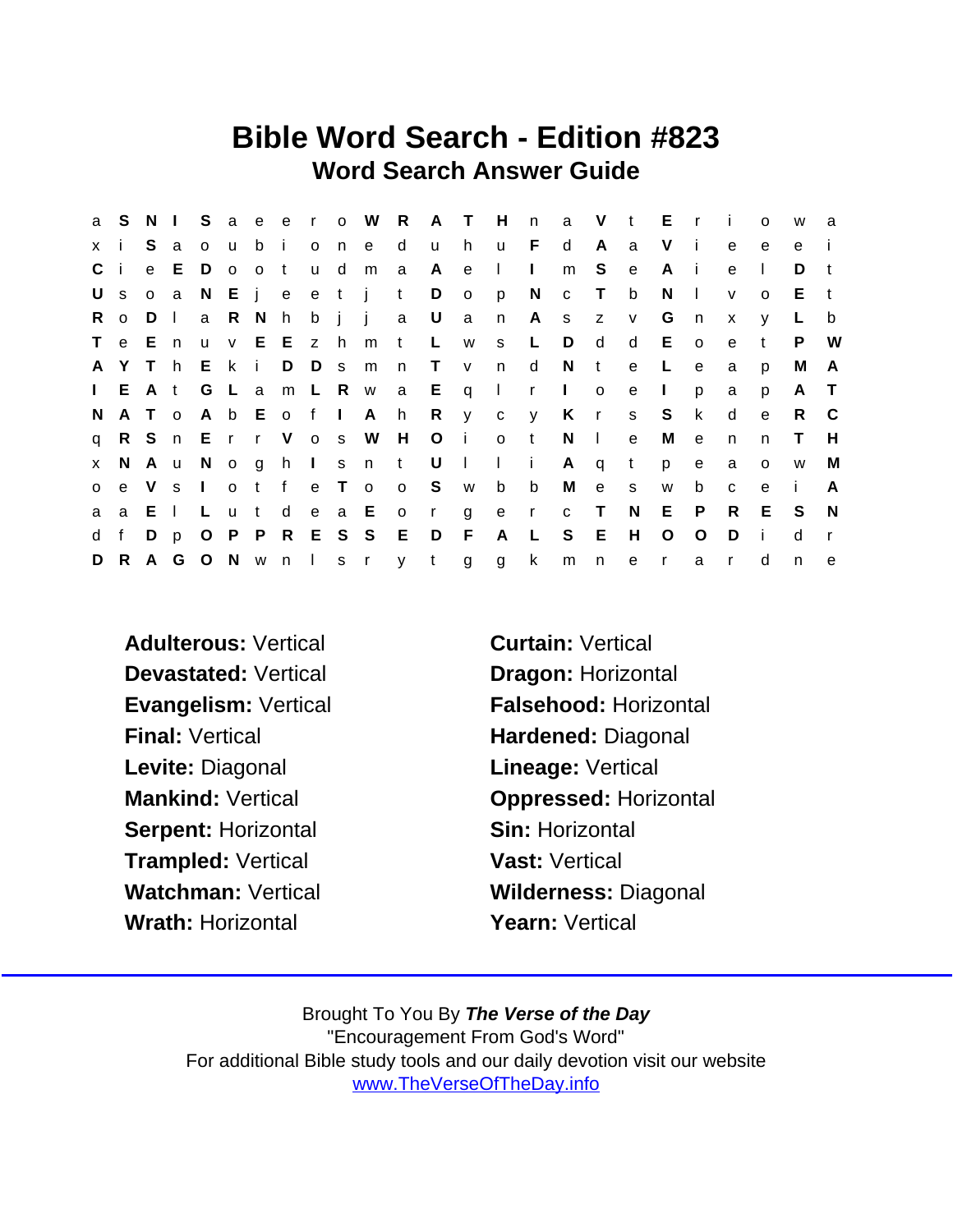## Bible Word Search - Edition #823 Words Used And Their Definitions

**Adulterous** 

Having sexual relations with someone other than a spouse

**Curtain** 

A piece of cloth used to separate rooms; The veil in the Temple that was torn shortly after Jesus' death (See Matthew 27:45-56)

**Devastated** Ruined

Dragon

Usually a reference in Revelation referring to Satan (See example: Revelation 12)

Evangelism Sharing the gospel in any means

Falsehood A false statement; Lie

Final Having to do with an end

Hardened Calloused; Firm; Stubborn

**Levite** 

Of the tribe of Levi, like the priests, but not of the Aaronic line. They served in the temple as song leaders, care taking of the temple and other services. Priest All priests were descendants of Aaron when God created the priesthood and chosen by God to serve man in all things pertaining to God that he might offer both gifts and sacrifices for sins (see Hebrews 5:1)